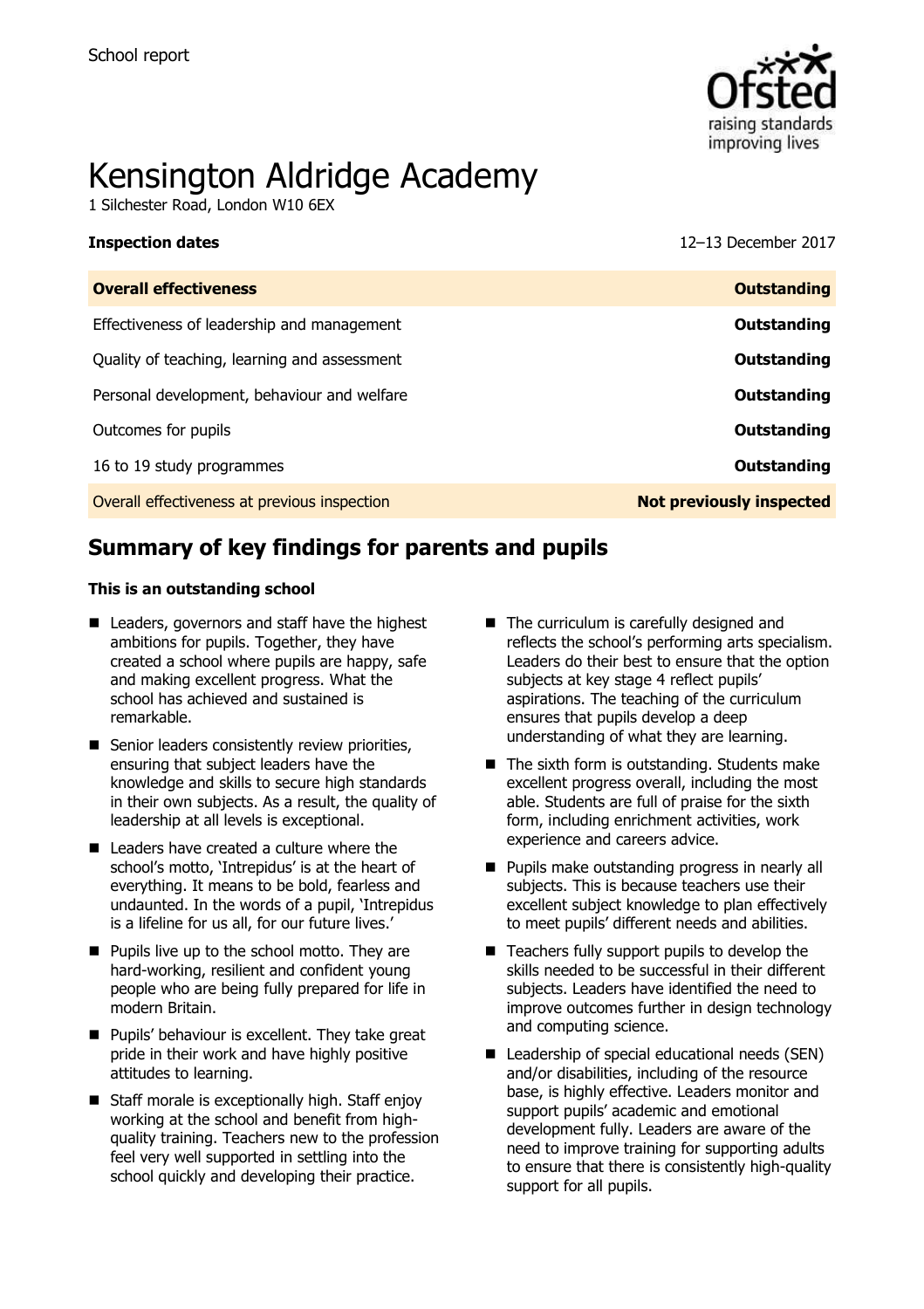

# **Full report**

### **What does the school need to do to improve further?**

- Further improve pupils' progress in design technology and computing science so that it matches the excellent progress that they make in their other subjects.
- Follow through with plans to ensure that there is consistency in the high-quality support provided by supporting adults so that they can work with teachers even more effectively to maximise pupils' progress.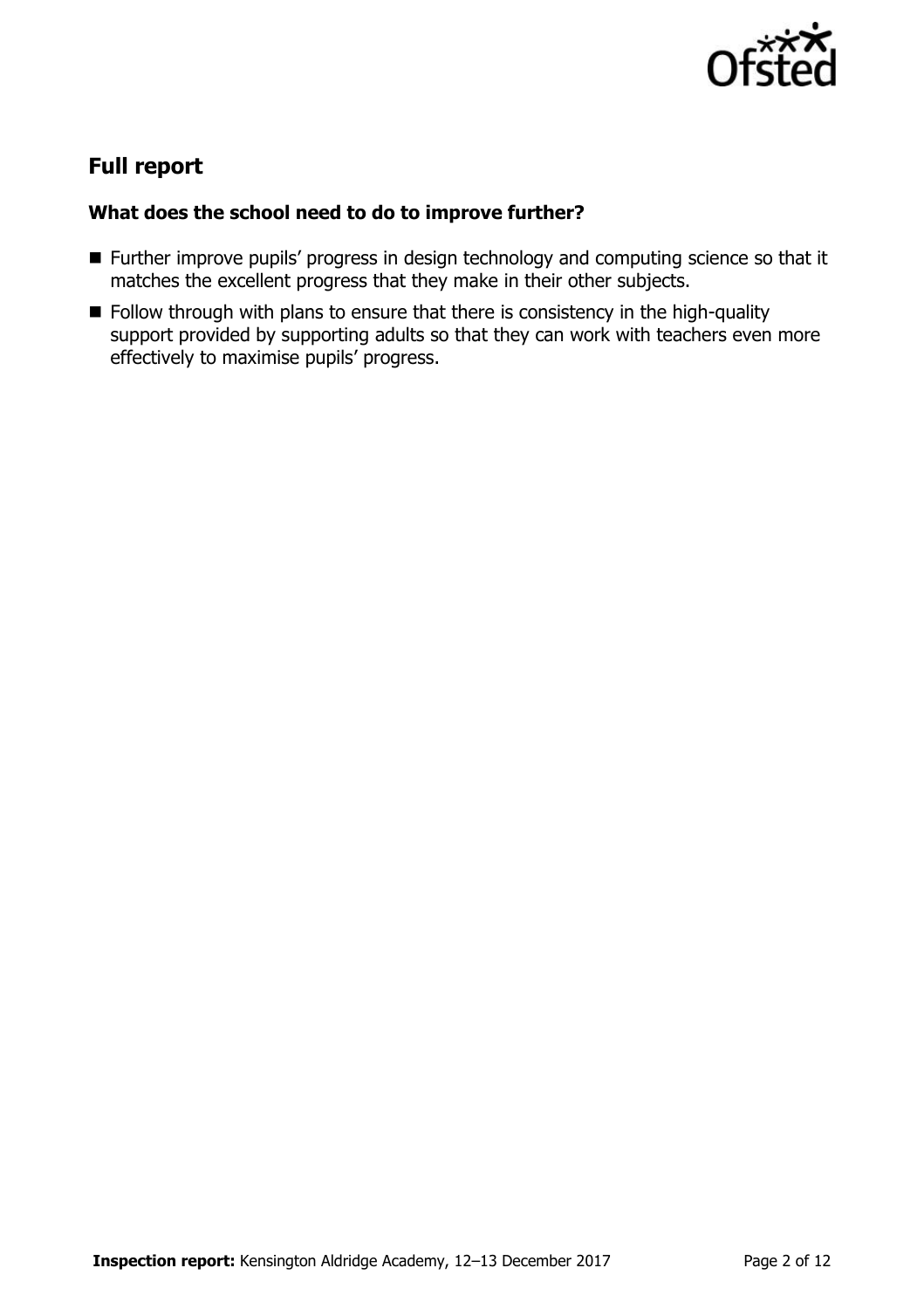

# **Inspection judgements**

#### **Effectiveness of leadership and management Constanding**

- All leaders have strong ambition for pupils. Leaders have created a culture of high expectations and a commitment to excellence from all staff. Teaching is highly effective across the school and ensures that pupils make substantial progress from their starting points.
- The senior leadership team complement each other exceptionally well. There is joinedup thinking and high-quality work across all aspects of the school. Subject leadership is excellent. Overall, the quality of leadership has ensured that staff apply school policies consistently well, for example in relation to managing behaviour and how teachers assess and review pupils' work.
- Leaders and staff have shown determination, resilience and commitment in steering the school through what happened after the Grenfell Tower fire. Parents and carers who replied to Parent View, Ofsted's questionnaire, have been full of praise for how well and sensitively leaders have managed the school since the event.
- Leaders have a thorough and in-depth process of checking the quality of education that the school provides. This includes their decisions in organising regular and comprehensive external reviews of the school. Subject leaders share and check on their own practice by regularly working with other schools, including through the school's strategic agreement with Charterhouse and Godolphin and Latymer independent schools. These relationships with other schools enable leaders to review pupils' work, monitor the accuracy of teacher assessment, share resources and develop the curriculum. As a result, leaders have a deep and accurate understanding of the school's strengths and weaknesses.
- $\blacksquare$  The curriculum is designed carefully. It reflects the school's performing arts specialism, whereby pupils study art, drama, music and dance at key stage 3. These subjects are on offer for pupils to study at key stage 4. Leaders carefully balance pupil choice and individual careers guidance for pupils in Year 9 as they choose which subjects they want to study at key stage 4. Parents and pupils are pleased with the range of extracurricular activities. Examples of these include Mandarin, robotics, chess club, swimming and girls' football. Extra-curricular activities are popular with Year 7 pupils in particular.
- Leaders use additional funding highly effectively. This includes for disadvantaged pupils and pupils in Year 7 who are catching up with their literacy and numeracy. Leaders carefully analyse pupils' progress to evaluate whether or not their spending decisions are making a difference. Overall, leaders identify and diminish quickly any differences in the progress made by disadvantaged pupils compared with that of their peers.
- Leadership of special educational needs, including the specialist provision in The Grandin Centre resource base is highly effective. Leaders know pupils exceptionally well. They track pupils' progress carefully and are quick to spot and deal with any issues in relation to pupils' emotional and/or academic progress. Leaders keep detailed records and evidence of the strong progress pupils make towards their ambitious targets.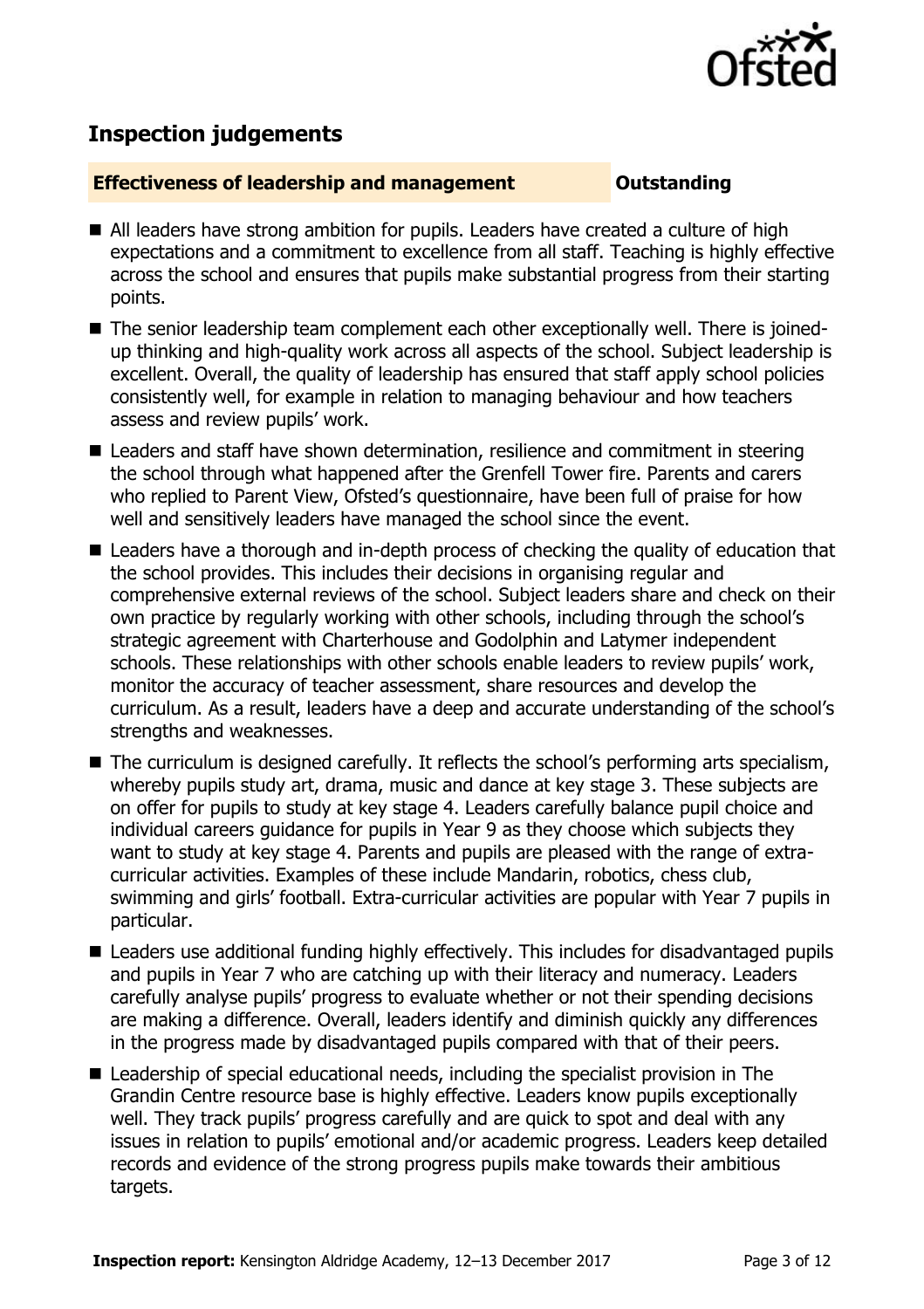

 Pupils' spiritual, moral, social and cultural development is exceptional. Pupils show high levels of tolerance and respect for different beliefs and cultures. They are sensitive to and aware of differences, for example about autistic spectrum disorder and sexuality. They learn to reflect deeply on their learning experiences. For example, one pupil commented that they are taught 'to never think inside the box'. The school takes every opportunity to celebrate pupils' individual and collective successes. Pupils interact well at social times and during lessons. The school's house system encourages pupils to work together on different projects and competitions. The school is preparing pupils very well for their lives in modern Britain.

#### **Governance of the school**

- The governing body is highly effective in holding leaders to account. For example, governors ensure that leaders give them information about pupils' progress in a meaningful way. This helps them to understand how different groups of pupils are achieving. They are fully aware of how additional funding is used and the difference that it is making for different groups of pupils. Governors choose to visit the school regularly, including to observe teaching and to review different aspects of the school.
- The governing body receives a wide range of information about safeguarding. Governors discuss with leaders how the school keeps pupils safe, for example in the effectiveness of the school's work to educate pupils about the 'Prevent' duty.
- Collectively, governors know the school extremely well. They have played an active part in establishing a highly successful school.

### **Safeguarding**

- The arrangements for safeguarding are effective.
- Leaders know pupils well and the risks posed by the surrounding community, for example in relation to gang affiliation, knife crime and radicalisation. They think carefully about how best to educate pupils in relation to these risks. An example of this is the school's education package on female genital mutilation. Leaders educate pupils in all year groups about female genital mutilation in a sensitive, yet purposeful, way. As a result, pupils learn how to keep themselves safe and manage risks to their welfare. Parents agree that their children are safe at school and well looked after.
- Leaders have clear procedures for training staff and check that they have the knowledge to spot and report any concerns that they may have about a pupil. Leaders are quick to deal with these concerns, including following up promptly and where necessary with external agencies. A range of effective early help and counselling are used by the school to meet pupils' needs. Leaders' record-keeping of safeguarding concerns are fit for purpose.
- The challenges of helping pupils and staff manage the emotional and psychological consequences of the aftermath of the Grenfell Tower fire have been carefully managed. Counselling and therapeutic sessions for staff and pupils continue so as to ensure that effective support is provided.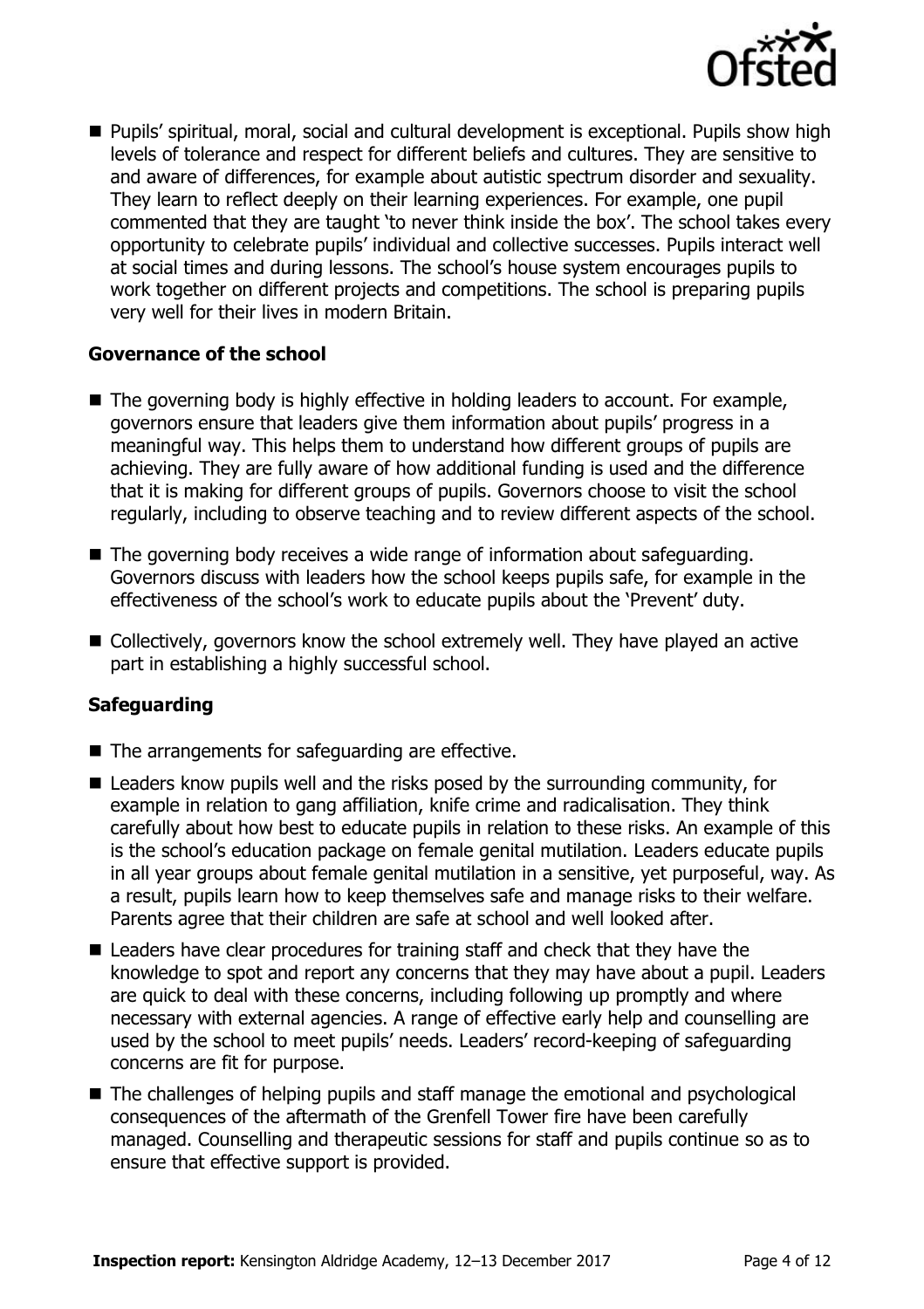

### **Quality of teaching, learning and assessment <b>COUTS** Outstanding

- Teachers have excellent subject knowledge. They use it to plan carefully and select activities that enable pupils to think deeply about their learning. As a result, pupils have a thorough understanding of the topics they study and use sophisticated subject terminology when they talk about their work.
- Teachers are skilful in their use of questioning. They know their pupils well and use questions to check effectively on pupils' knowledge and/or to deepen their understanding. Teachers give pupils the time that they need to practise their skills and to make sure they are confident about what they are learning.
- A few examples of highly effective teaching seen during the inspection included pupils:
	- being given a variety of challenge questions in mathematics to deepen their ability to solve problems relating to the use of histograms; pupils found the activity hard, but persevered to use their knowledge to tackle the work
	- confidently discussing their views on misogyny in their analysis of a character from 'Of mice and men'
	- demonstrating excellent German speaking and pronunciation skills after only having studied the subject for a few months
	- presenting a 'sketch and freeze' in a group in drama, with the rest of the class having to evaluate the effect of the different methods of communication that they had observed.
- The above examples are typical of teaching at the school. Teachers have high expectations. They routinely give pupils challenging work that helps them to develop excellent knowledge, skills and understanding of their subjects.
- Teachers are particularly skilled at giving pupils guidance and encouraging them to respond to it, in line with school policy. Pupils find the feedback from teachers helpful as it ensures that any gaps in their knowledge are identified and tackled swiftly.
- **Pupils who have SEN and/or disabilities are well supported in lessons. Teachers and** supporting adults know pupils' needs and adapt their teaching accordingly. Parents who responded to Parent View were positive about the support provided to meet their children's needs. However, leaders understand the need to refine the training for supporting adults so that there is consistently high-quality support for these pupils and that they make the progress of which they are capable.

#### **Personal development, behaviour and welfare <b>COUTS** Outstanding

#### **Personal development and welfare**

- The school's work to promote pupils' personal development and welfare is outstanding.
- Pupils are confident, resilient and hard-working and develop into mature and thoughtful young adults. They use words like, 'inclusive', 'family' and 'community' to describe the school. Pupils treat each other with respect and show tolerance of individual differences.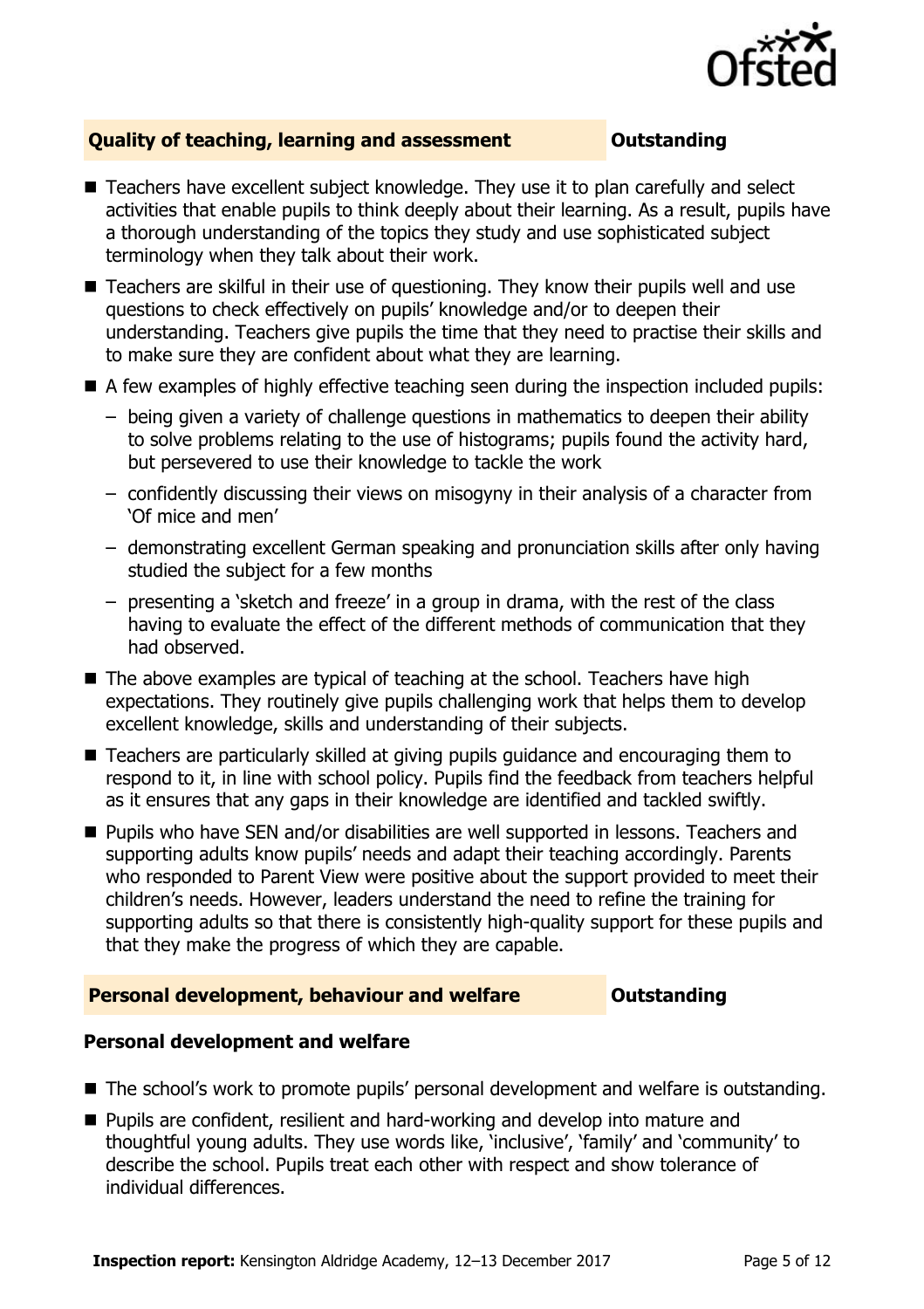

- Through a variety of ways, including the school's personal, social, health and economic (PSHE) education, leaders ensure that pupils know how to stay safe in an ageappropriate way. Pupils speak confidently about how to keep themselves safe when online and in managing risks to their own safety.
- **Pupils are fully aware of the different types of bullying. They report that bullying is rare** and say that when it does occur, it is dealt with effectively. Parents agree. The school has a zero-tolerance to bullying and uses fixed-term exclusion to reinforce its expectations.
- The school's careers programme is well designed and effectively built into the PSHE programme. Pupils in Year 9, for example, explore careers and related subjects in detail. They are supported through one-to-one guidance to help them think about different subjects and their future careers and study decisions beyond Year 11. Pupils in key stage 3 learn about the world of work and being an entrepreneur.

#### **Behaviour**

- The behaviour of pupils is outstanding.
- **Pupils have highly positive attitudes to learning. They want to learn and do well, and** take great pride in their work. Pupils listen to each other and show enthusiasm for each other's opinions and points of view.
- $\blacksquare$  Pupils behave at all times in a calm and orderly way. This includes when they move around corridors, in the playground and in the canteen. They treat the building with respect; for example, they do not drop litter and they tidy up after themselves in the canteen.
- Leaders and staff have high expectations for behaviour, and staff manage behaviour consistently well during lessons. Leaders have high standards, and will not tolerate certain behaviours, such as fighting or disruptive behaviour.
- As a consequence of taking a tough stance, the proportion of fixed-term exclusions is now reducing. This is due to the school's success in helping the small number of pupils who needed to improve their behaviour, for example through providing mentoring and using off-site provision.
- Attendance before the Grenfell Tower fire was consistently high and above the national average. After the fire, as a result of the school's move to temporary accommodation and the issues that continue to affect family lives, attendance has slightly decreased. However, leaders are doing everything possible to raise it back to previous levels, including with the support of the local authority in providing transport for pupils to get to school.
- A small number of pupils are educated off-site at the local authority provision for a short period of time, typically between one to six weeks. Leaders carefully manage and monitor attendance and welfare and provide appropriate work. The use of the off-site provision helps pupils to improve their behaviour for when they return to school.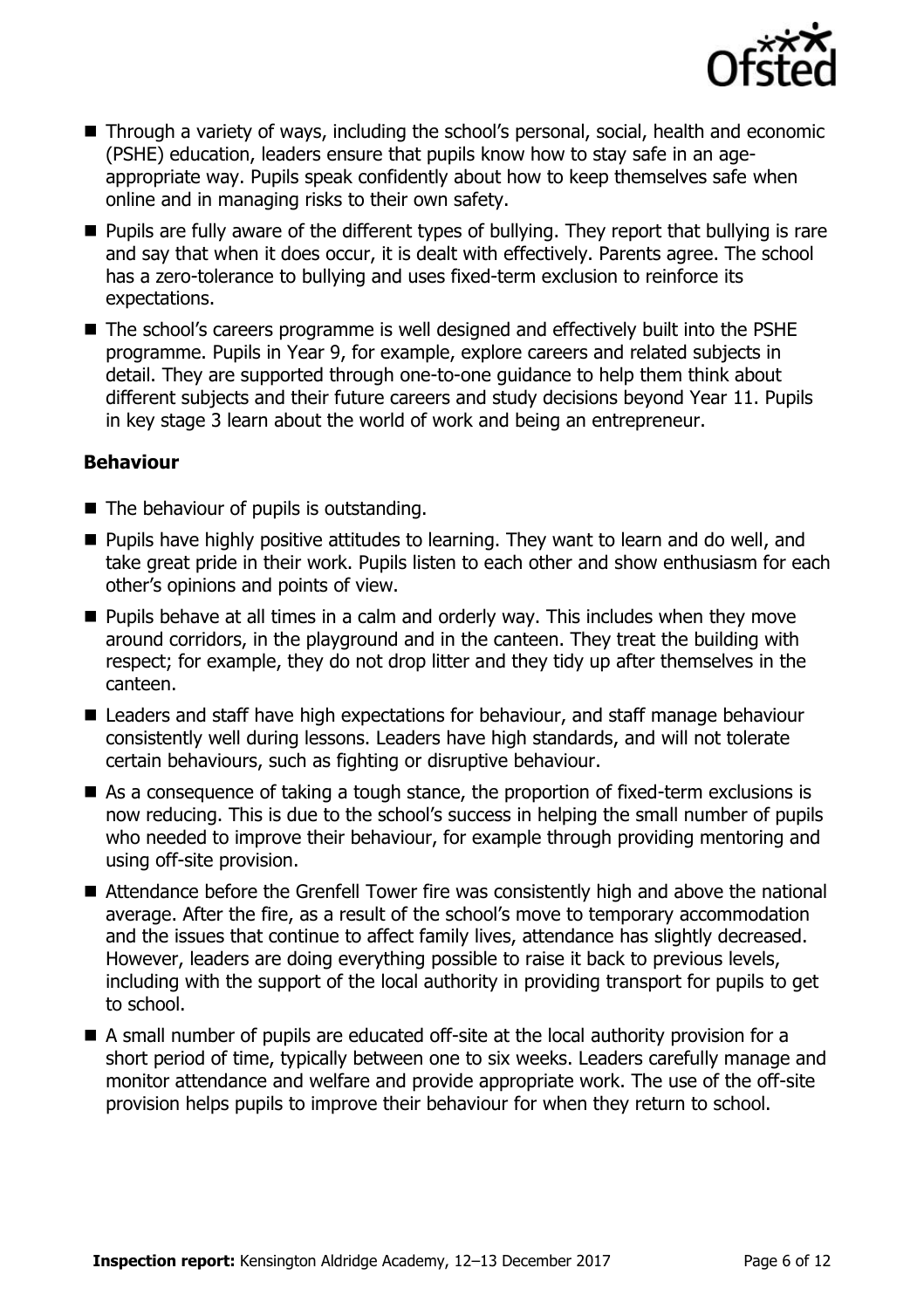

### **Outcomes for pupils Outstanding**

- **Pupils at the school, including the most able, are making excellent progress in almost** all of the subjects that they study. This is because teachers know their classes well and match work to pupils' different needs and abilities. For example, in English the most able use an excellent range of vocabulary to show their understanding of Stalinism. Overall, in design technology and computing science pupils' progress is not as strong as it is in their other subjects.
- Teachers encourage pupils to read and write with confidence, for example in learning to analyse and evaluate in written form, as well as using subject terms when they give responses to questions.
- Leaders' careful use of additional funding for disadvantaged pupils ensures that they put in place interventions and support that make a difference. Reviews of pupils' work across the curriculum, an evaluation of the school's assessment information and observations of teaching show that disadvantaged pupils work hard and make the same substantial progress as their peers.
- **Pupils who are educated through the resourced provision, The Grandin Centre, are** mainly taught in mainstream lessons and receive additional specialist support, as required. Leaders monitor their progress carefully. A review of a wide range of these pupils' work and observing them in their classes shows that they are achieving well. They are also making strong progress in achieving targets relating to their emotional and social development.
- **Pupils who have SEN and/or disabilities make progress in line with their peers, both** emotionally and academically. This is because of effective support from leaders, teachers and additional adults. Leaders accept that there are some instances where supporting adults are not consistently helping pupils to make the progress of which they are capable.
- As a result of high-quality teaching and a demanding subject curriculum, pupils develop strong subject-specific skills that help them to become confident mathematicians, linguists, historians and scientists, for example. Over time, they are being extremely well prepared for the next steps in their education.

### **16 to 19 study programmes CONSTANDING CONSTANDING CONSTANDING CONSTANDING CONSTANDING CONSTANDING CONSTANDING CONSTANDING CONSTANDING CONSTANDING CONSTANDING CONSTANDING CONSTANDING CONSTANDING CONSTANDING CONSTANDING C**

- Leadership of the sixth form is excellent. In a relatively short period of time, leaders have established a highly successful sixth form. The sixth-form curriculum is based on academic subjects and a wide range of subjects is on offer. As there are no pupils in Year 11, all students in the sixth form come from other schools.
- Year 12 students sat their AS-level examinations in summer 2017. This was the school's first set of external examination results. Attainment was high and showed that overall, and from their different starting points, students typically made excellent progress. For example, the most able students achieved their aspirational target grades in almost all of their subjects.
- Current students are making excellent progress. Teaching is as effective in the sixth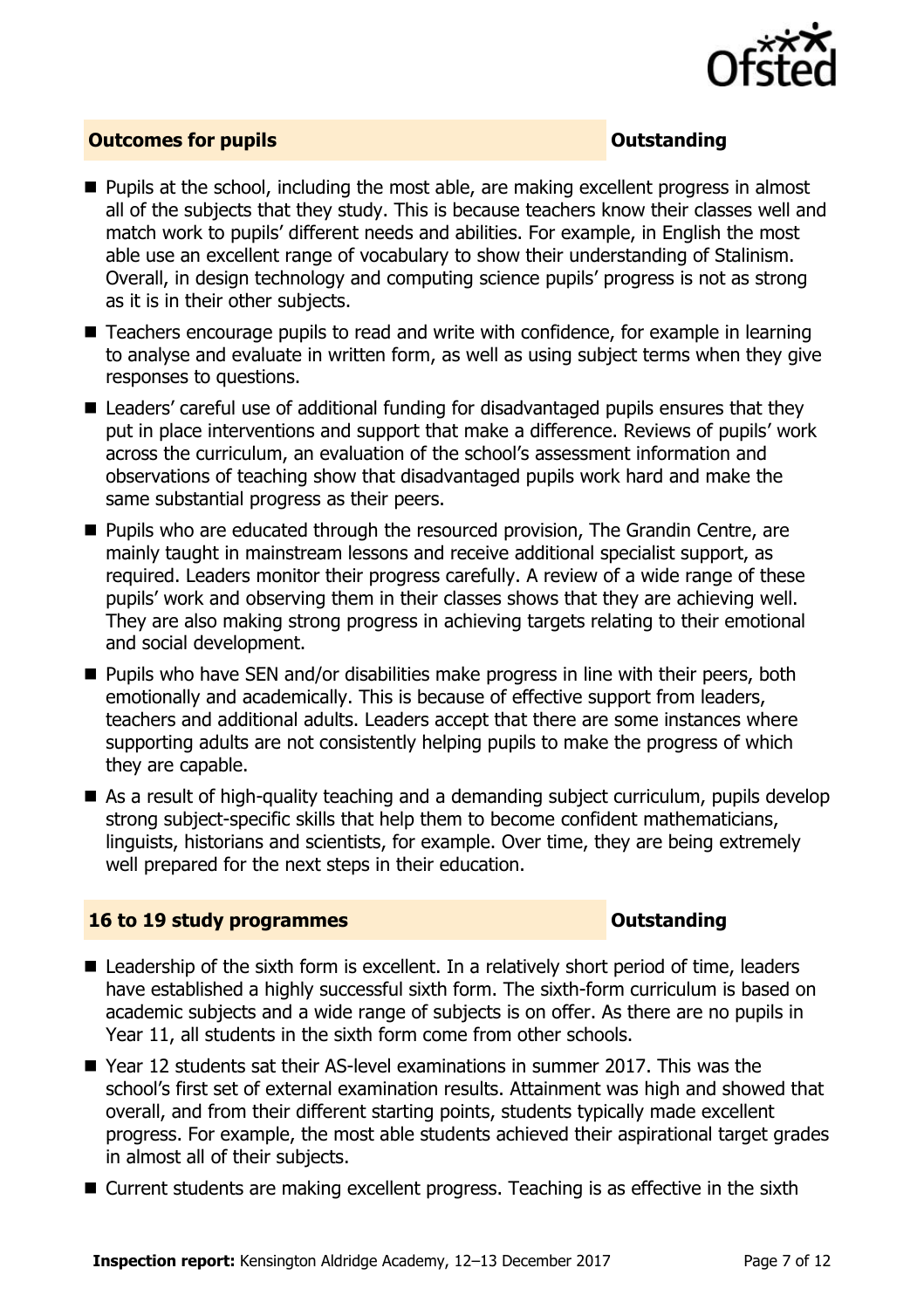

form as it is at key stages 3 and 4. Students feel that the pre-reading before lessons encourages them to become more independent and to be better prepared for what they will learn when they are in class.

- In sixth-form teaching, teachers challenge and support students to access difficult topics. For example, in an observation of teaching in mathematics the teacher expertly guided students through common algebraic misconceptions. The clarity of the explanation and use of questioning ensured that students were then able to complete examination-style questions. In psychology, students have developed strong essaywriting skills and the teacher's guidance has helped them to analyse and evaluate different theories highly effectively.
- Leaders fully support teachers' professional development and ensure that partnership work with other schools is managed carefully. For example, Godolphin and Latymer School supports both staff and students by giving additional advice and guidance to students on the university admission process. Teachers also attend external courses offered by the examination boards. These strategies have combined to help teachers gain confidence in their subject knowledge and in understanding examination requirements.
- Students in the sixth form are full of praise for the teaching, support and guidance that they receive. They particularly appreciate the range of enrichment, careers advice and work experience opportunities. One student said that there is 'never a day when there is nothing about careers'. Careers advice and guidance are high-quality, purposeful and help students to make decisions about their future. A parent commented that they felt it was a 'strong community school' and that their 'child was very happy he made the school first choice for sixth form'.
- $\blacksquare$  Students are taught how to help themselves stay safe, for example in looking after their sexual health and mental well-being. They feel safe in school and well prepared for their entry into employment or university.
- Attendance is high in the sixth form. Students, through the house system, interact with younger pupils, for example through competitions. Their behaviour is excellent and they are extremely strong role models for younger pupils.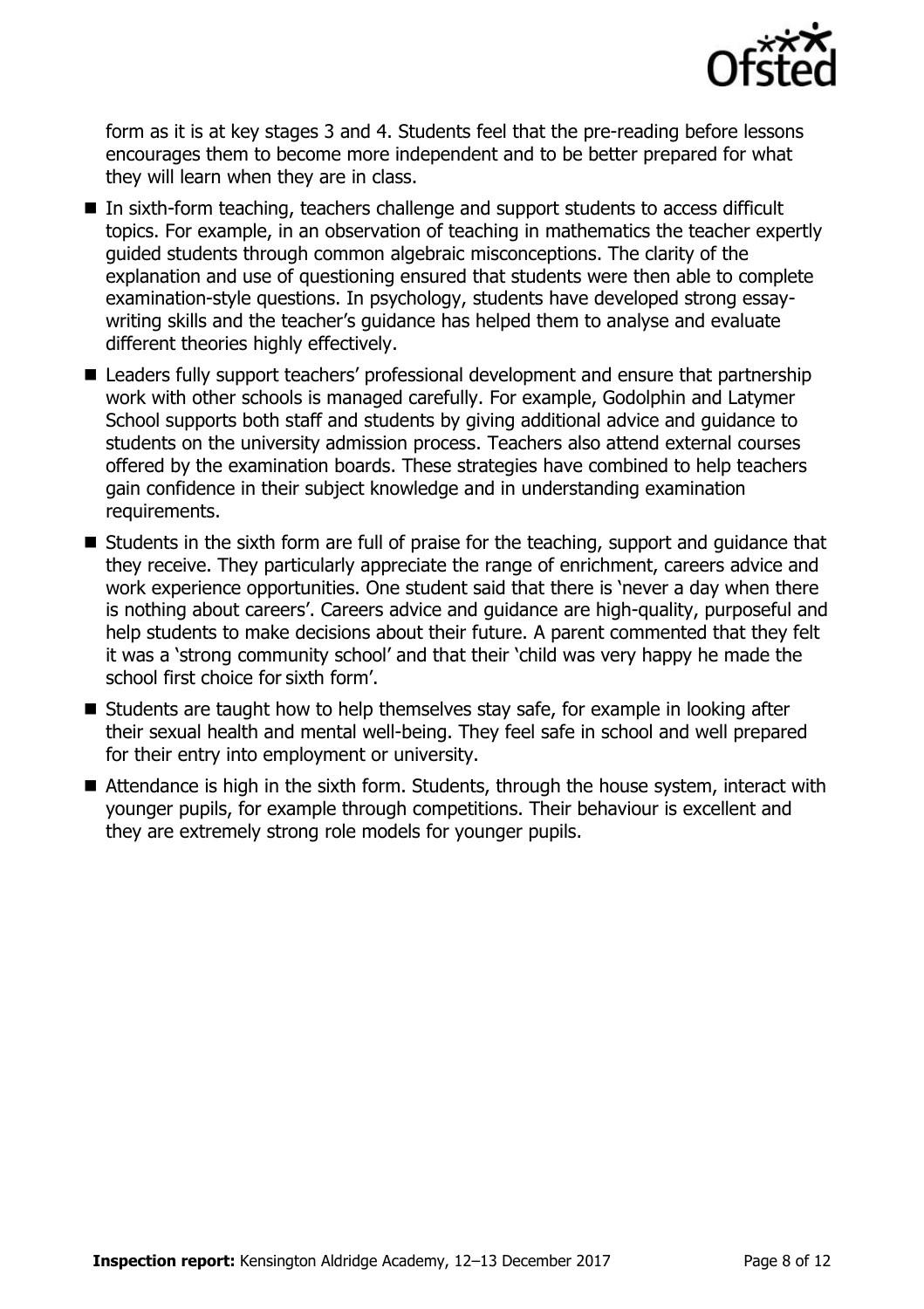

# **School details**

| Unique reference number | 140212                 |
|-------------------------|------------------------|
| Local authority         | Kensington and Chelsea |
| Inspection number       | 10031658               |

This inspection of the school was carried out under section 5 of the Education Act 2005.

| Type of school                                           | Secondary comprehensive  |
|----------------------------------------------------------|--------------------------|
| School category                                          | Academy sponsor-led      |
| Age range of pupils                                      | 11 to 18                 |
| Gender of pupils                                         | Mixed                    |
| Gender of pupils in 16 to 19 study<br>programmes         | Mixed                    |
| Number of pupils on the school roll                      | 897                      |
| Of which, number on roll in 16 to 19 study<br>programmes | 193                      |
| Appropriate authority                                    | Board of trustees        |
| <b>Chair</b>                                             | Mick May, OBE            |
| Principal                                                | David Benson             |
| Telephone number                                         | 020 7313 5800            |
| Website                                                  | www.kaa.org.uk           |
| <b>Email address</b>                                     | info@kaa.org.uk          |
| Date of previous inspection                              | Not previously inspected |

### **Information about this school**

- The school meets requirements on the publication of specified information on its website.
- The school complies with Department for Education guidance on what academies should publish.
- Due to the school being in very close proximity to Grenfell Tower, the school has had to move to their current temporary, purpose-built, high-quality accommodation, about one mile away from the school. Leaders anticipate that the school will move back to its original building in September 2018.
- The school is sponsored by Aldridge Education and the Royal Borough of Kensington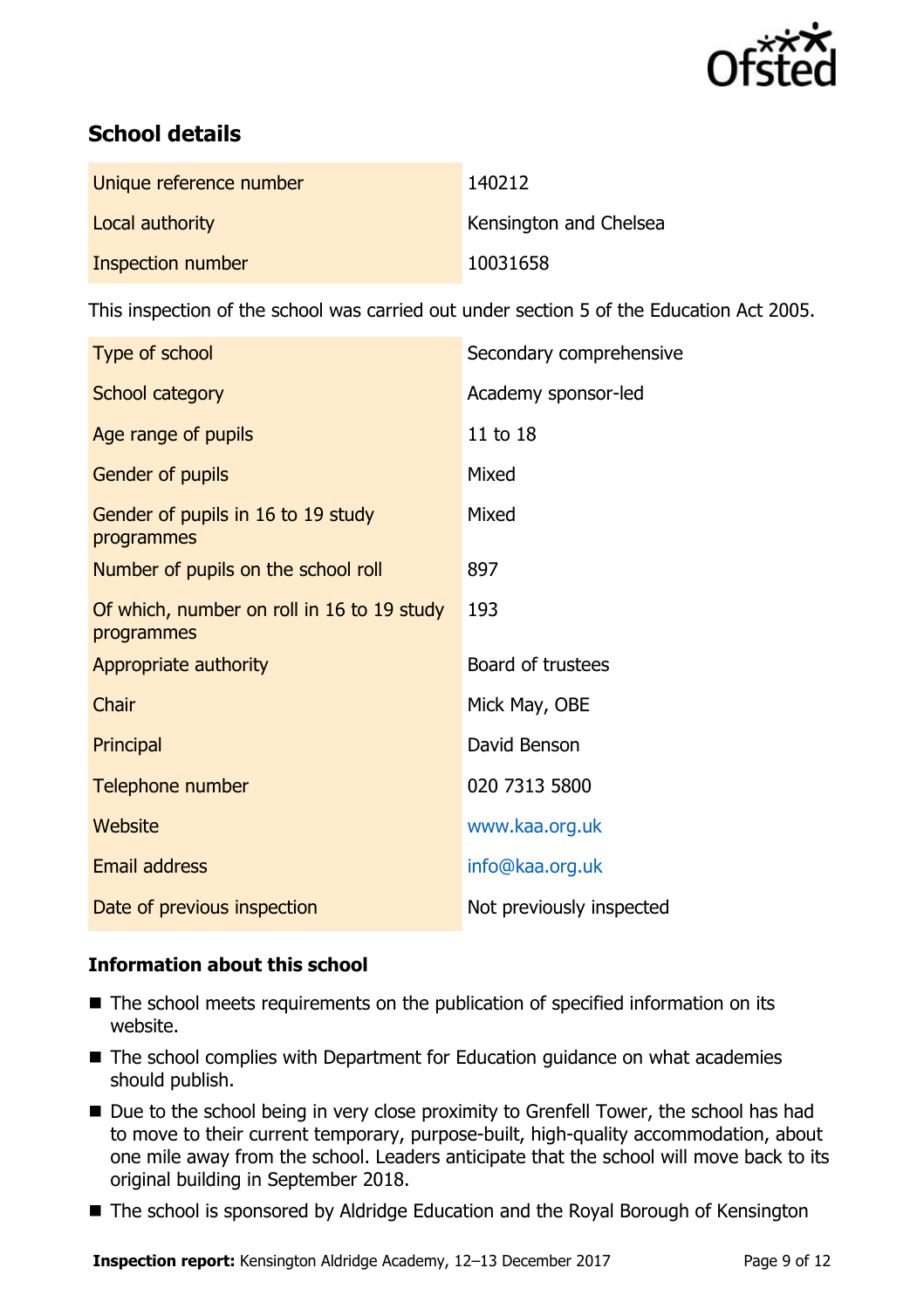

and Chelsea.

- The school has a formal agreement with Charterhouse and Godolphin and Latymer, which are two independent schools.
- The school opened in September 2014, and is an average-sized secondary school. There are currently pupils in Years 7 to 10, with a growing sixth form.
- The proportion of pupils known to be eligible for free school meals is well above the national average.
- $\blacksquare$  The proportion of pupils who have SEN and/or disabilities is also well above the national average. The proportion that speak English as an additional language is well above the national average.
- The school has a specialist resource provision, The Grandin Centre. The centre provides support for pupils who have been diagnosed with an autistic spectrum disorder. There are currently 16 pupils in the provision. They generally attend lessons in the main school, but receive support in the centre, including at break and/or lunchtimes, as specified in their education, health and care plan or statement of special educational needs.
- A small number of pupils are educated on a short-term placement in alternative, offsite provision. This is through The Golborne Centre, which is the local authority pupil referral unit.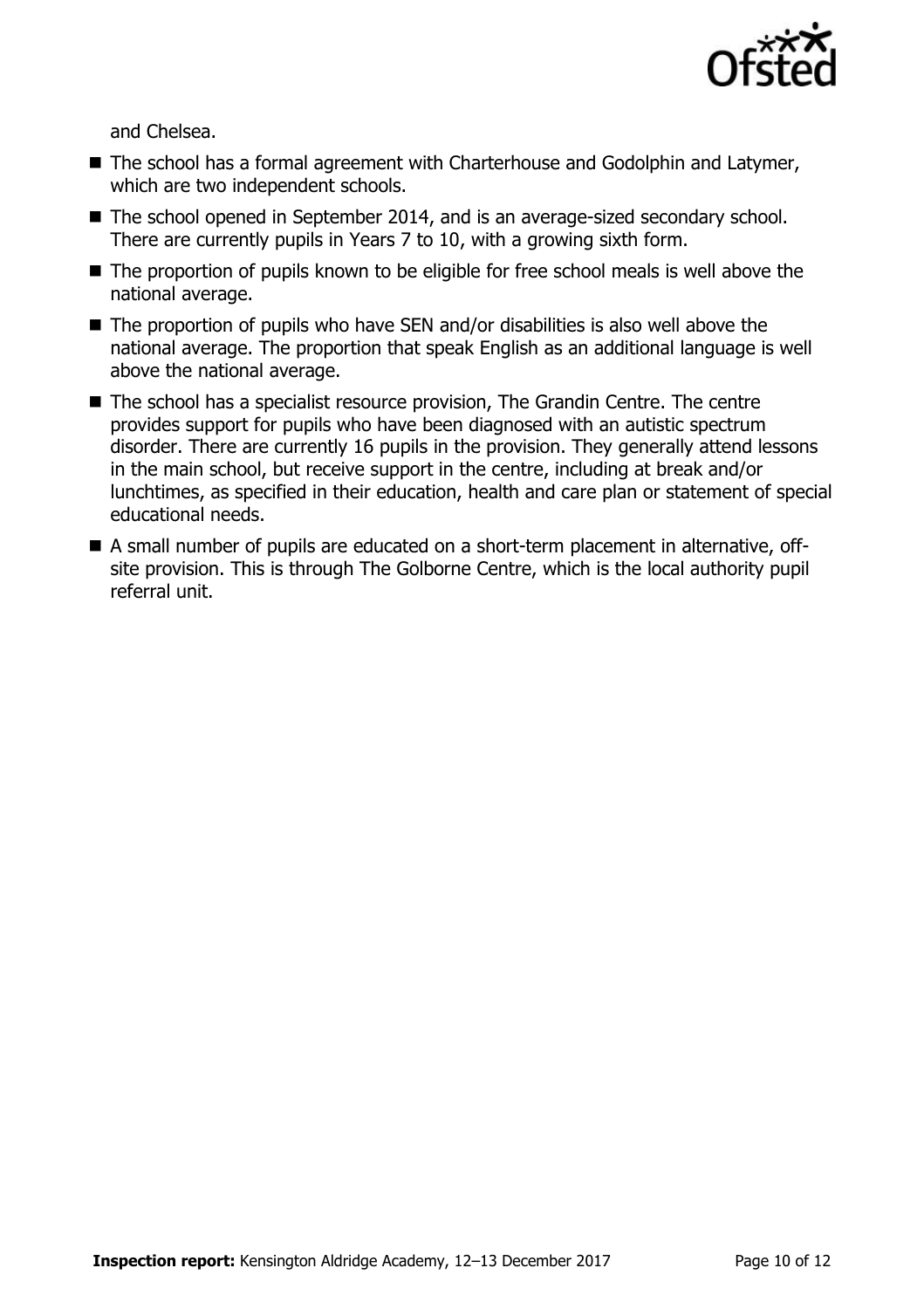

# **Information about this inspection**

- The inspection team visited a range of classes. School leaders accompanied inspectors on all classroom visits. To evaluate the quality of pupils' learning over time, inspectors reviewed a wide range of pupils' work across the curriculum.
- The inspection team held a range of meetings with senior and middle leaders to evaluate the impact of their work. Inspectors held meetings with governors, teachers new to the profession, a group of staff and different groups of pupils, including some sixth-form students. The lead inspector held a meeting, including a conference call, with representatives of the two sponsors.
- Inspectors evaluated 52 replies to Ofsted's survey for staff, and 27 replies to Parent View. There were no replies to the pupil survey. Inspectors also evaluated the school's surveys of pupils, parents and staff.
- Inspectors scrutinised a variety of documentation provided by leaders, including: internal assessment information for pupils in all year groups; AS-level examination results and leaders' self-evaluation and improvement planning. They scrutinised minutes of governing body meetings; attendance and behaviour information; a variety of school policies; the single central record of recruitment checks and a wide range of other information relating to the safeguarding of pupils.

#### **Inspection team**

| Sam Hainey, lead inspector | Her Majesty's Inspector |
|----------------------------|-------------------------|
| <b>Bruce Goddard</b>       | Ofsted Inspector        |
| <b>Yvonne Chisholm</b>     | Ofsted Inspector        |
| <b>Anne Murray-Hudson</b>  | Ofsted Inspector        |